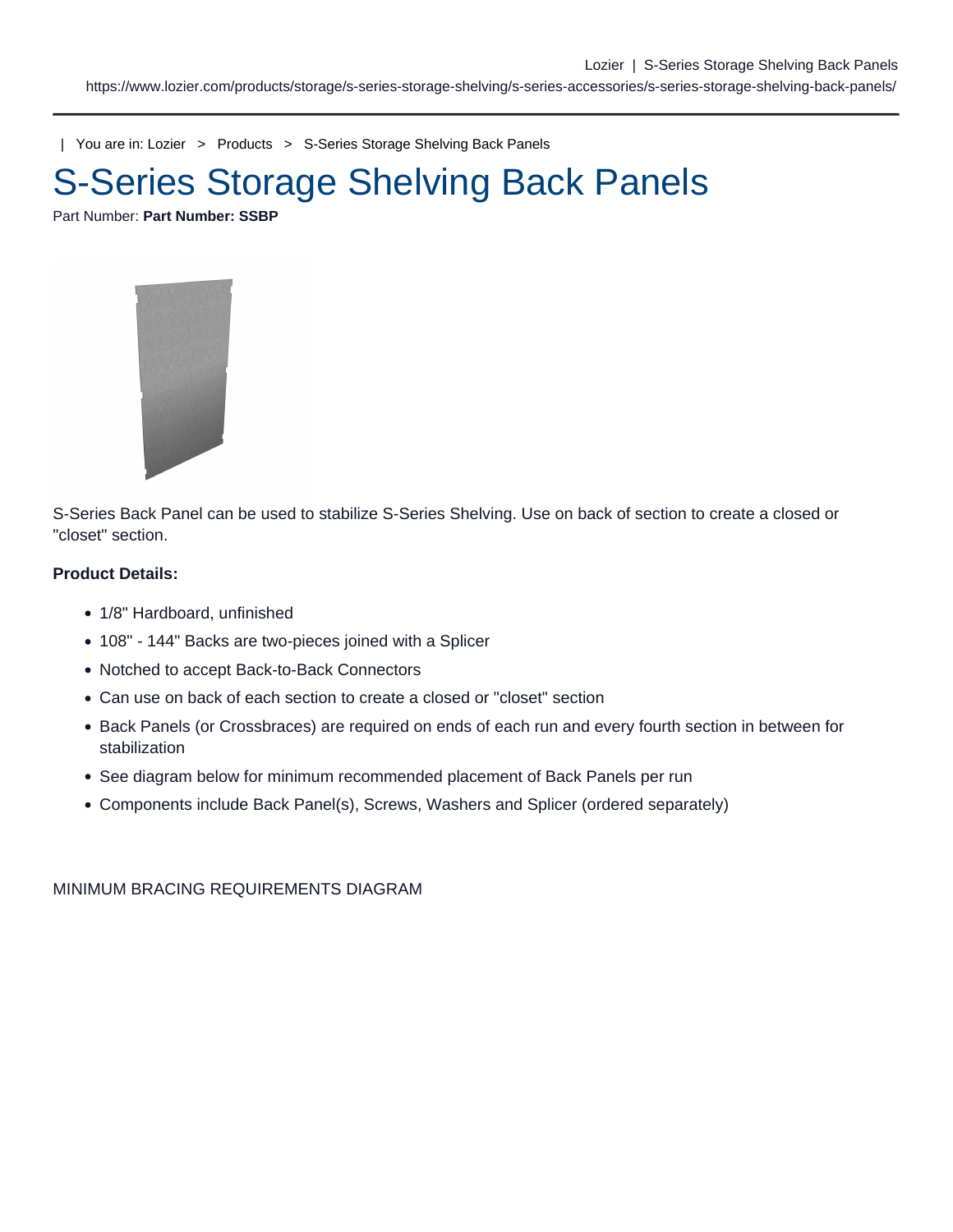

X = DENOTES BRACED SECTION

## **HOW TO ORDER BACK PANELS**

Back Panel component requirements vary by Section Height. See chart below to determine part numbers and quantities needed for each section.

| <b>SECTION HEIGHT</b> | 36"W SECTION BACK PANEL QTY |
|-----------------------|-----------------------------|
| $\sim$                | 1 (SSBP36036)               |
|                       | 1 (SSBP36048)               |
|                       | 1 (SSBP36060)               |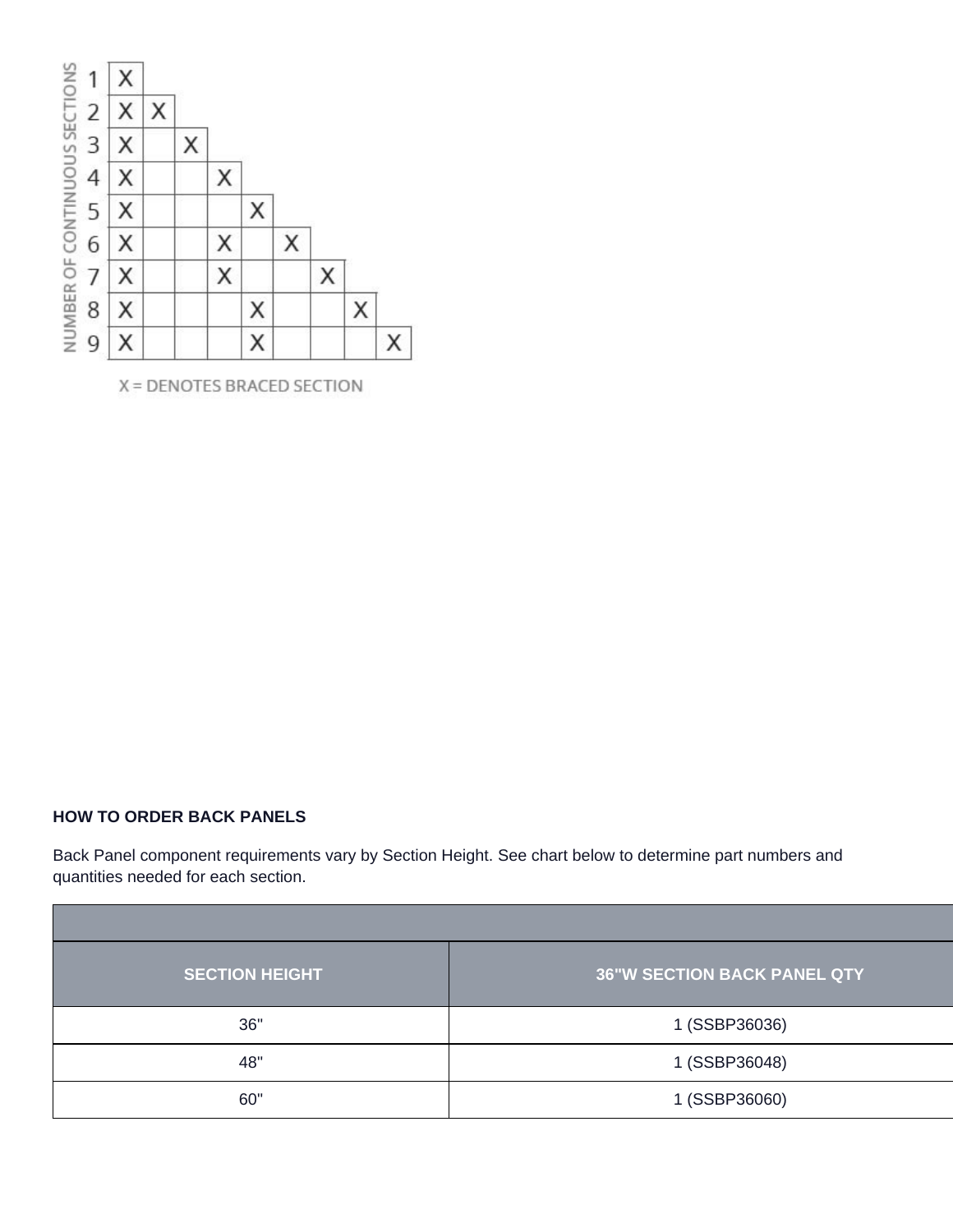|                        | 1 (SSBP36072)                  |  |  |
|------------------------|--------------------------------|--|--|
|                        | 1 (SSBP36084)                  |  |  |
|                        | 1 (SSBP36096)                  |  |  |
|                        | 1 (SSBP36084) + 1 (SSEBP36024) |  |  |
| 1 20"                  | 1 (SSBP36084) + 1 (SSEBP36036) |  |  |
| $4A$ $A$ <sup>11</sup> | 1 (SSBP36072) + 1 (SSEBP36072) |  |  |

Back Panel Standard Finish: N/A (no finish)

**How to Order**

## **S-Series Storage Back Panel Splicer**

- Splices two-piece storage shelving back panels (108-144H)
- 23 7/8 wide splicer used for both 3' and 4' wide storage sections

### **Product Options and Numbers**

**Part #: SS1151 XB1**

**Splicer: SS1151**

**Standard Finish: XB1**

**Suffix Key**

**XB1** - White Plastic

# **S-Series Storage Screw**

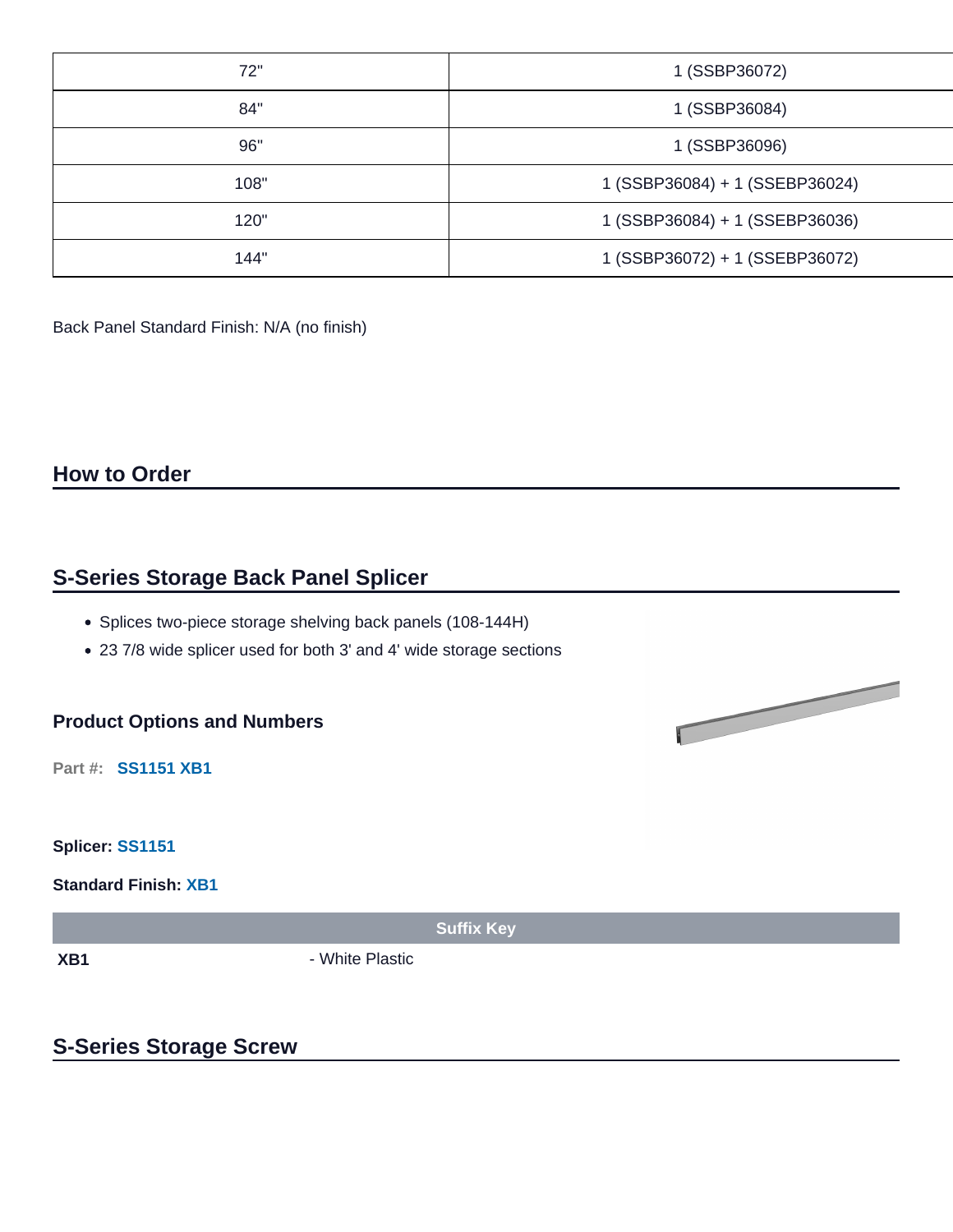- #8 x 3/4" Phillips head sheet metal screws
- Connect two open S-Series Storage Uprite Assemblies through the pilot holes punched in the Uprite post face to create a double-entry island
- May also be used to attach Back Panels to Uprite Assemblies



| <b>Assembly</b><br><b>Height</b> | # of<br><b>Screws</b><br><b>Required</b><br>to<br><b>Connect</b><br><b>Uprites</b> |  |  |
|----------------------------------|------------------------------------------------------------------------------------|--|--|
| 36" - 72"                        | 2                                                                                  |  |  |
| 84" - 108"                       | 3                                                                                  |  |  |
| $120" -$<br>144"                 | 4                                                                                  |  |  |

## **Product Options and Numbers**

**Part #: SS2221 N/A**

**S-Series Back-to-Back Screw: SS2221**

**Standard Finish: N/A**

**N/A** - No Finish

**Suffix Key**

# **S-Series Storage Shelving Lock Washers**

- #8 lock washer, internal/external tooth
- Used for S-Series Storage Shelving assemblies

#### **Product Options and Numbers**

**Part #: SS1511 N/A**